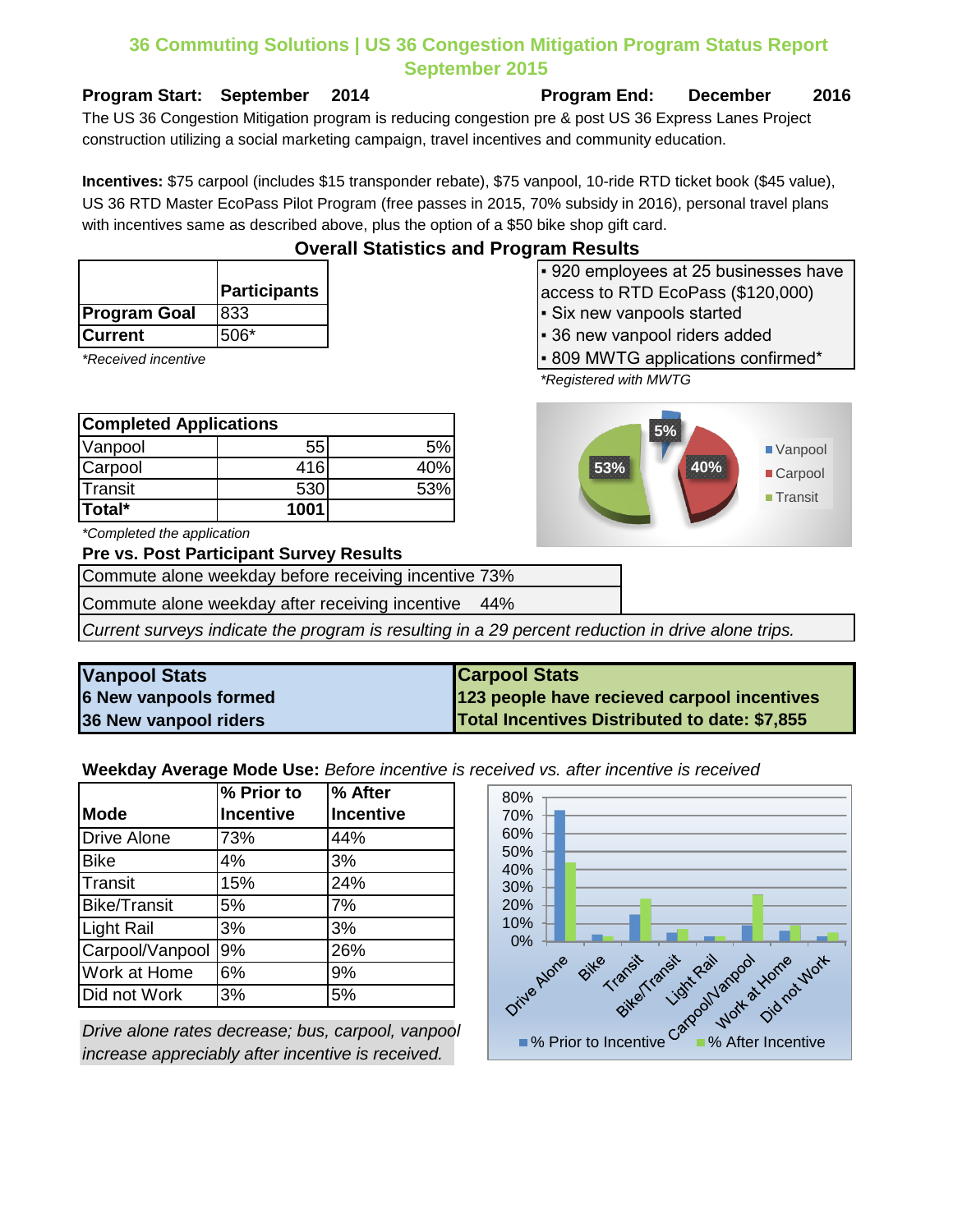## **36 Commuting Solutions | US 36 Congestion Mitigation Program Status Report September 2015**

| <b>Top Reason for Participating</b> |     |
|-------------------------------------|-----|
| <b>Traffic Congestion</b>           | 68% |
| <b>Reduce Stress</b>                | 65% |
| 10-Ride Ticket                      |     |
| Book                                | 56% |
| Environmentally                     |     |
| Friendly                            | 54% |
| Save Money                          | 48% |



## **US 36 RTD Master EcoPass Pilot Program**

*Offering EcoPasses to organizations and their employees who are within 1/4 mile of the Sheridan, Broomfield and McCaslin BRT stations.*

| <b>RTD Station</b> | <b>Passes</b> |
|--------------------|---------------|
| Westminster        | 112           |
| Broomfield         | 302           |
| McCaslin           |               |
| (Louisville)       | 135           |
| McCaslin           |               |
| (Superior)         | 371           |
| Total              | 920           |

### **Participating Businesses**

| McCaslin-      | <b>McCaslin-</b>    |                    |                 |
|----------------|---------------------|--------------------|-----------------|
| Louisville     | <b>Superior</b>     | <b>Broomfield</b>  | <b>Sheridan</b> |
|                |                     |                    | Double          |
| East West      | <b>Banfield Pet</b> |                    | <b>Tree</b>     |
| Wellness       | Hospital            | <b>Aloft Hotel</b> | Hotel           |
|                | <b>Buffalo Wild</b> |                    | Holtzman        |
| Executan       | Wings               | Arista Place       | Ent.            |
|                |                     | Famous             |                 |
| Home Depot     | <b>Great Clips</b>  | <b>Brands</b>      | <b>Perkins</b>  |
|                | Panda               |                    |                 |
| <b>US Bank</b> | Express             | Loftea Café        | <b>RSA</b>      |
|                | Panera              |                    |                 |
|                | <b>Bread</b>        | <b>Return Path</b> | Twinstar        |
|                |                     | Wohnrade           |                 |
|                | Petsmart            | Engineering        |                 |
|                | TJ Maxx             |                    |                 |
|                | Town of             |                    |                 |
|                | Superior            |                    |                 |
|                |                     |                    |                 |
|                | <b>Whole Foods</b>  |                    |                 |



Level 3 Communications Vanpool

*"Having my EcoPass has made my commute to work much easier! I have always taken the bus to and from work. Having an EcoPass makes everything in my life more affordable. I can just get to work without having to panic if I don't have enough one dollar bills, which is nice! I can't tell you how many times I had been late to work just because I did not have enough change. It's just really nice not to have to worry about it anymore." –C. Sahagun, Banfield Pet Hospital Employee*